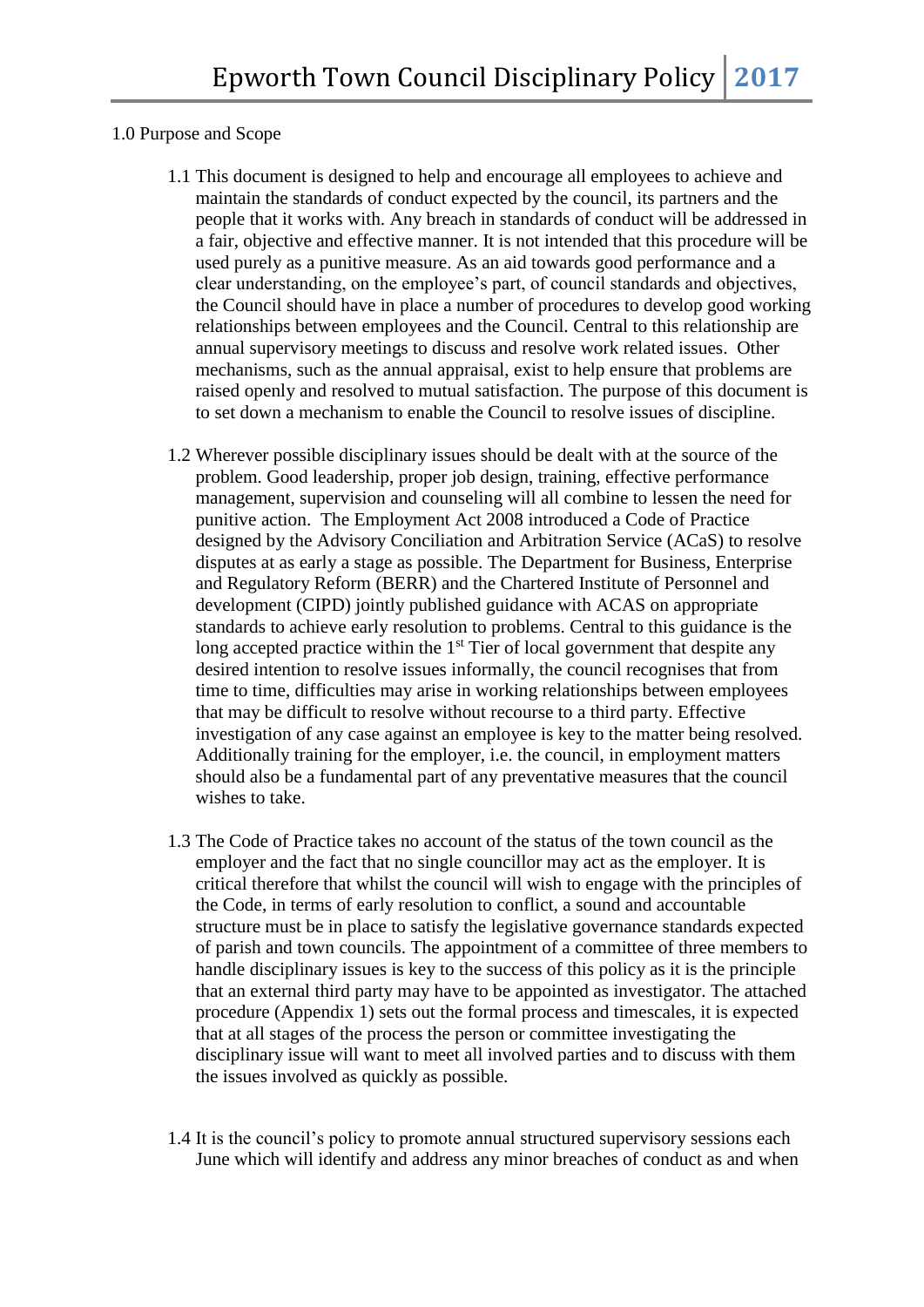they occur, and will possibly result in informal steps, such as training, counseling and increased supervision to halt and correct inappropriate behaviour.

- 1.5 The formal disciplinary procedure will normally be initiated where such informal approaches have failed to secure an acceptable and sustained improvement or where the nature of the incident or alleged behaviour makes an informal approach inappropriate.
- 1.6 This procedure should not be used when poor performance has been identified. Poor performance should be dealt with in accordance with the "Capability Policy"
- 2.0 Principles this procedure is based upon the following core principles:
	- 2.1 No disciplinary action will be taken against an employee until the case has been fully investigated unless there is no dispute between the parties as to the facts of the case.
	- 2.2 The employee will be advised of the nature of the complaint against him/her and, at every stage of the procedure, will be given the opportunity to state his/her case before any decision is made.
	- 2.3 The employee has a statutory right to be accompanied to disciplinary hearings and appeals by a companion where the disciplinary meeting could result in:
	- A formal warning being issued; or
	- the taking of some other disciplinary action; or
	- the confirmation of a warning or some other disciplinary action (appeal hearings)
	- 2.4 The statutory right is to be accompanied by a fellow worker, a trade union representative, or an official employed by a trade union. A trade union representative who is not an employed official must have been certified by their union as being competent to accompany a worker. The Council will consider other reasonable and appropriate persons as a companion, such as a partner or spouse, if the employee is the sole employee; where it would be inappropriate for another employee to act in the capacity or where the employee is not a member of a trade union. No employee will be dismissed for a first breach of discipline except in the case of gross misconduct when the penalty shall be summary dismissal (i.e. dismissal without contractual notice or payment in lieu of notice).
	- 2.5 An employee has the right of appeal against any disciplinary penalty imposed.
	- 2.6 The procedure may be commenced at any stage if the employee's alleged misconduct warrants such action.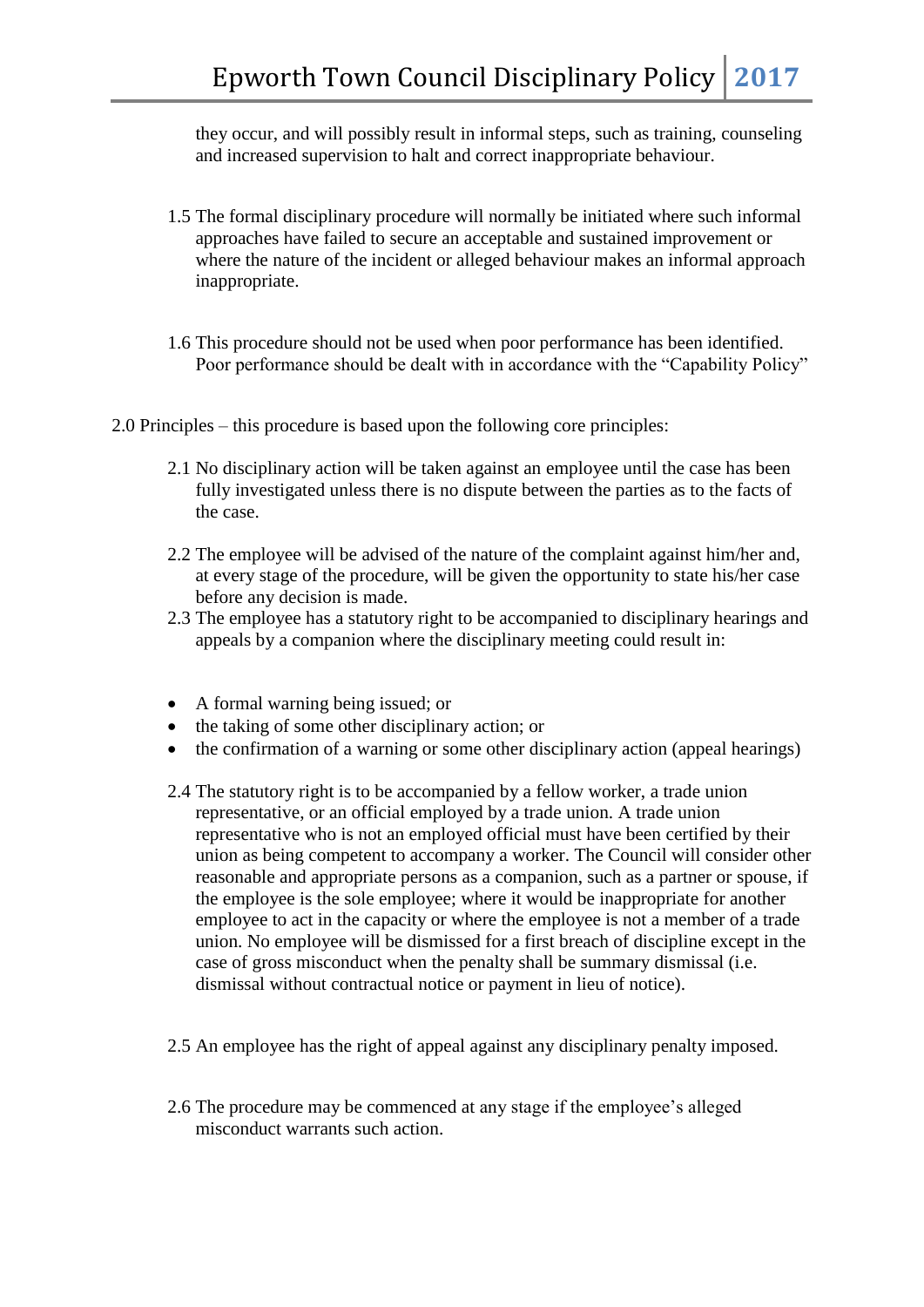2.7 Where it is determined that there has been a breach of conduct resulting in an oral or written warning, advice will be given as to what action the employee must take to avoid further disciplinary action. Future action may involve counseling or mentoring to assist the employee.

## 3.0 The procedure

- 3.1 Investigation: No disciplinary action will be taken until the case has been fully investigated. A thorough investigation must be undertaken to determine whether there is a case to answer. The investigation will normally be conducted by the Disciplinary Committee or by an external investigating officer, appointed by the Council. Where there is no dispute between parties about the facts, it may not necessarily be appropriate to carry out an investigation.
- 3.2 Suspension: In some circumstances it may be necessary to suspend the employee concerned whilst the investigation is conducted. Authority to suspend rests with the Disciplinary Committee. Suspension should not be regarded as a form of punishment or a finding of guilt. It is intended to enable a thorough investigation to take place, particularly where the allegation/incident is serious and the continued presence of the employee is deemed to be inappropriate until the matter can be resolved. Suspension will always be with contractual pay, and written confirmation of the reason for suspension and its likely duration will be provided to the employee as soon as is reasonably practicable. Such notification will be sent by the Disciplinary Committee and will indicate any additional restrictions on access to any premises, and/or contact with any specific employees, councillors, members of the public, officers in other authorities, customers, clients, partners or volunteers for the period of the suspension. The restrictions must be justifiable in the circumstances of the case.
- 3.3The Hearing: The employee shall be advised of the nature of the complaint against him/her in writing prior to the hearing and will be given the opportunity to state his/her case before any decision is made. If following an investigation it has been decided that there is a case to answer, the employee will be notified in writing of:
	- The date, time and venue of the hearing
	- Details of the allegations being made
	- Copies of any documents that will be used as evidence during the course of the hearing
	- The details of any witnesses/witness statements that will be used as evidence during the course of the hearing
	- The right to be accompanied.

Notification will be sent by the Disciplinary Committee and will give the employee reasonable notice of 5 days. Where necessary, an alternative date may be agreed by both parties. For example, if it is not reasonably practicable for the companion to attend a meeting then the employer should re-schedule it. The employee must propose an alternative date within five days and, if acceptable, the employer must then invite all parties to attend at this new time.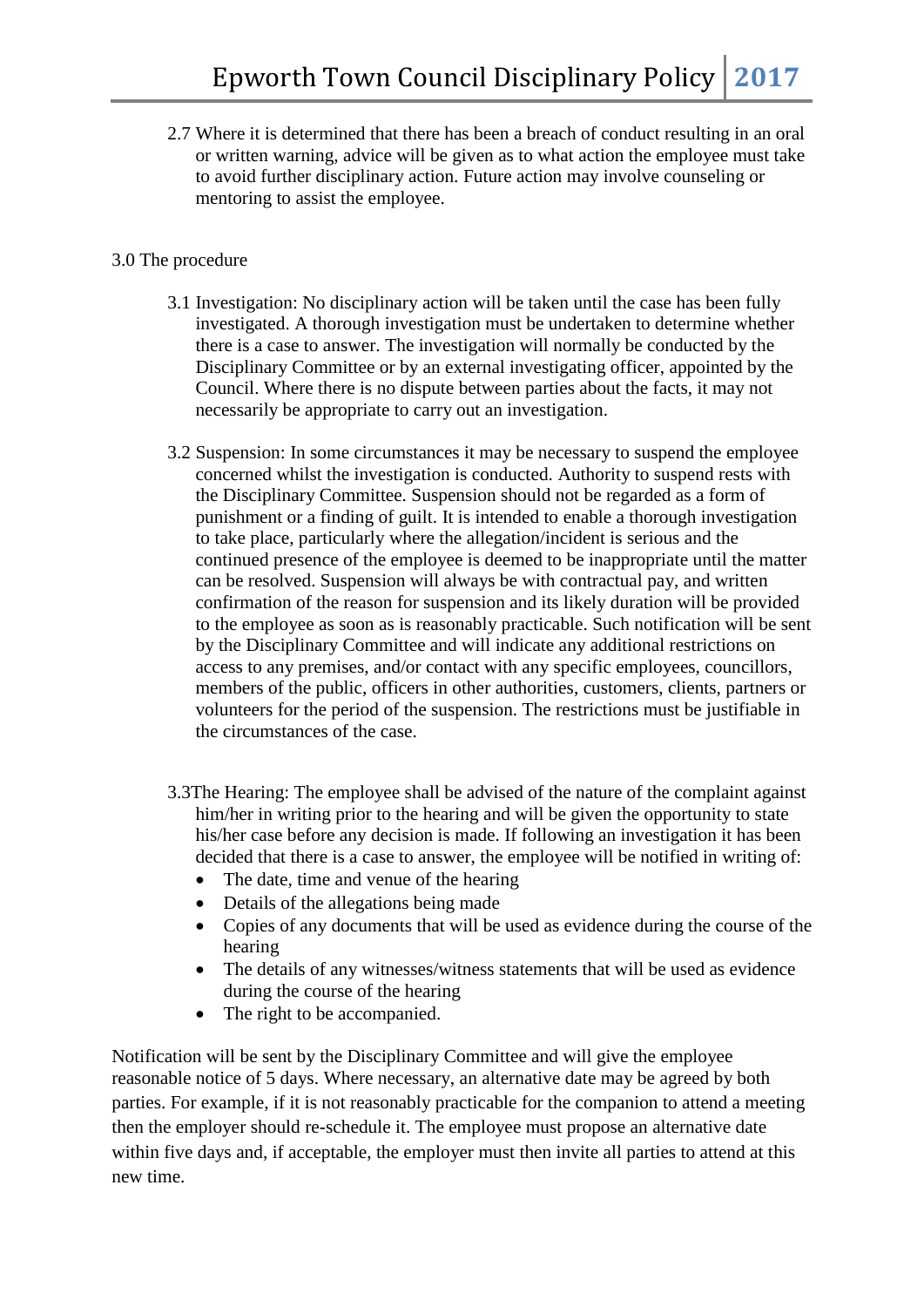The employee may make written submissions to the hearing and may request the appearance of witnesses, details of which must be received by the Disciplinary Committee in reasonable time to be made available to other parties prior to the hearing.

 Where no disciplinary action is taken following a hearing, all papers shall be destroyed immediately.

Members of the Disciplinary Committee will not be involved in any subsequent appeal.

 If an employee fails to attend a hearing without a legitimate reason, the hearing may proceed in his/her absence and will advise the employee of the outcome in writing within 48 hours of the meeting or as soon as is reasonably practicable.

- 3.5 The Disciplinary Committee will consist of three members of the Council.
- 3.6 Hearing format: Guidance on the format of a disciplinary hearing is given in a separate document.
- 4.0 Stages of Disciplinary Action
	- 4.1 Oral Warning
		- If there is a breach in conduct, the employee will be given a formal oral warning. She/he will be advised of the reason for the warning, that it is the first stage of the disciplinary procedure,
		- A further breach in conduct may result in further disciplinary proceedings being initiated (and of her/his right of appeal). A brief note of warning will be placed on the personnel file and will remain active for a period of up to twelve months when it will be removed from the records.
	- 4.2 First Written Warning

If the offence is serious enough in itself, or is a repetition of a matter on which an oral warning has been given in the previous twelve months, a written warning will be given. This will give details of the complaint, the improvement required and the timescale. It will warn that further action will be considered if there is no satisfactory improvement or if there is a further breach in conduct and will advise of the right of appeal. The warning will remain active for a period of twelve months after which time it will be removed from the records.

4.3 Final Written Warning

If there is further misconduct or continuing failure to improve performance to an acceptable level within the twelve months since a first written warning was issued, or if the misconduct or performance is serious enough to warrant one written warning only a final written warning will be given. This will give details of the complaint, will warn that dismissal will result if there is no satisfactory improvement or a further breach in conduct and will advise of the right of appeal. The warning will remain active for a period of twelve months after which it will be removed from the records.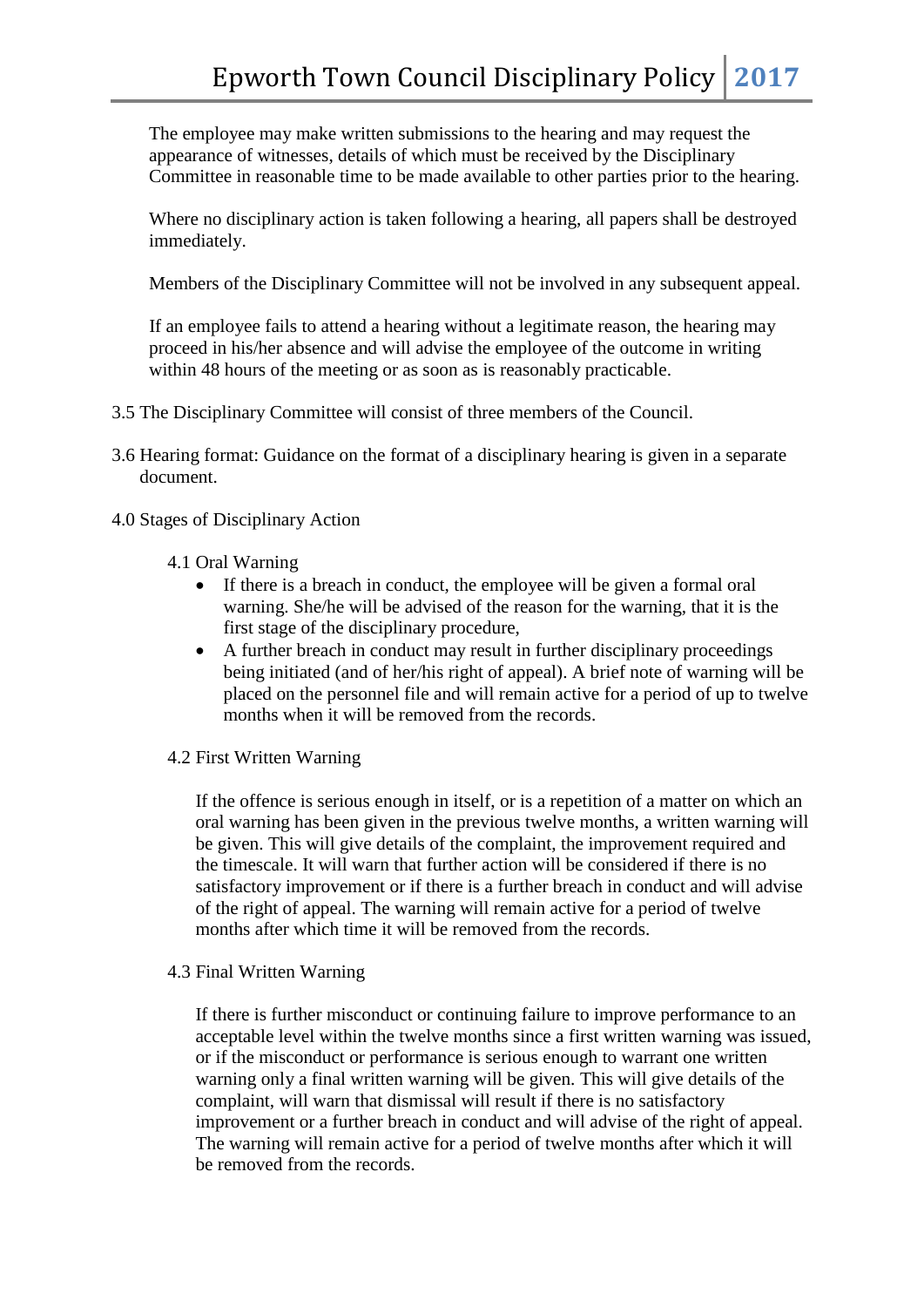## 4.4 Dismissal

If the employee has failed to reach the prescribed standards during the twelve month since a final written warning was issued, dismissal will normally result. Only the Disciplinary Committee can take a decision to dismiss. . The employee will be provided with written reasons for dismissal as soon as is reasonably practicable, the date on which employment will terminate and their rights of appeal.

4.5 In all cases of warnings, written confirmation of the decision and the findings of the panel will be confirmed in writing to the employee as soon as is reasonably practicable.

#### 5.0 Right to be accompanied

5.1 Disciplinary proceedings will not be initiated against an employee who is also a recognised trade union representative until the matter has been discussed with a full time officer of the appropriate union.

As stated in 2.3 above, the employee has statutory right to be accompanied to disciplinary hearings and appeals by a fellow worker, a trade union representative, or an official employed by a trade union. A trade union representative who is not an employed official must have been certified by their union as being competent to accompany a worker. The Council will consider other reasonable and appropriate persons as a companion, such as a partner or spouse, if the employee is the sole employee; where it would be inappropriate for another employee to act in the capacity or where the employee is not a member of a trade union.

#### 6.0 Criminal offences

- 6.1 Where an employee has been charged with or convicted of a criminal offence that occurred outside of their employment, the disciplinary procedure will only be initiated if there are direct implications with regard to work conduct or performance.
- 6.2 If it is thought that disciplinary action may be warranted, then the normal procedure will be followed wherever this is practicable.
- 6.3 It is not necessary to await the outcome of any external investigation or prosecution before deciding on fair and reasonable action. The police will not normally be asked to conduct any investigation on behalf of the Council where it is possible to use the investigatory services of another body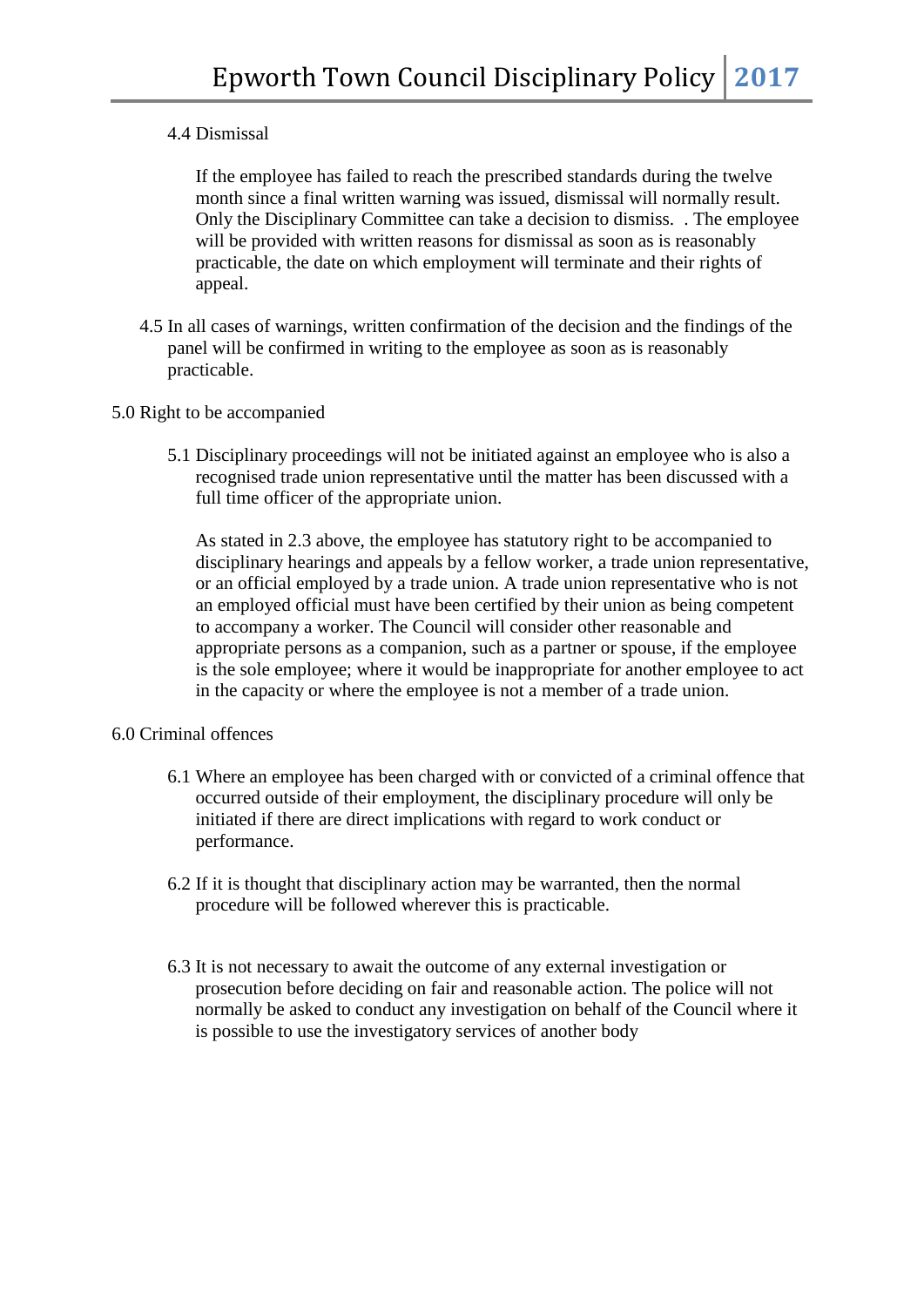# 7.0 Appeals

- 7.1The Council will appoint an Appeals Panel which will be the full town council, minus the members who have been part of the appointed committee or who have been witnesses at an earlier part of the process.
- 7.2 An employee has the right of appeal against any disciplinary penalty imposed.
- 7.3 Appeals against disciplinary warnings are not intended to simply be a rehearing of the case. The aim of an appeal is to review the original decision in light of
	- The emergence of new evidence that was not available at the time of the original hearing.
	- A claim that the disciplinary procedure was not correctly followed.
	- The employee's belief that the level of disciplinary sanction was unfair/unreasonable in the circumstances.
- 7.4 Appeals must be made in writing to the Chairman of the Council within ten working days of the employee receiving written confirmation of the outcome of the hearing.
- 7.5 The employee and the Chairman of the Disciplinary Committee may make written submissions, including witness statements, to the hearing. All such documents/evidence to be submitted for consideration at the appeal shall be sent to the Chairman of the Appeals Panel no later than five working days before the hearing and shall be copied to other parties concerned.
- 7.6 Appeals against various stages of disciplinary action shall be heard by a meeting of the full town council, minus the members who have been part of the appointed committee or who have been witnesses at an earlier part of the process.
- 7.7 In considering whether an appeal should be allowed, the appeals panel shall take into account the following:
	- The extent to which the appeal is based on a reiteration of the detail of the hearing
	- The materiality of any new evidence that may be available
	- The materiality of any alleged defects in the implementation of the procedure
	- Whether the decision that had been made was fair and reasonable in the light of the evidence available
	- The extent to which due weight has been given to evidence
	- The extent to which full opportunity for proper questioning of those present including witnesses was allowed
	- Whether the employee has been formally represented and whether they have been able to present their case appropriately
	- The overall conduct of the hearing.